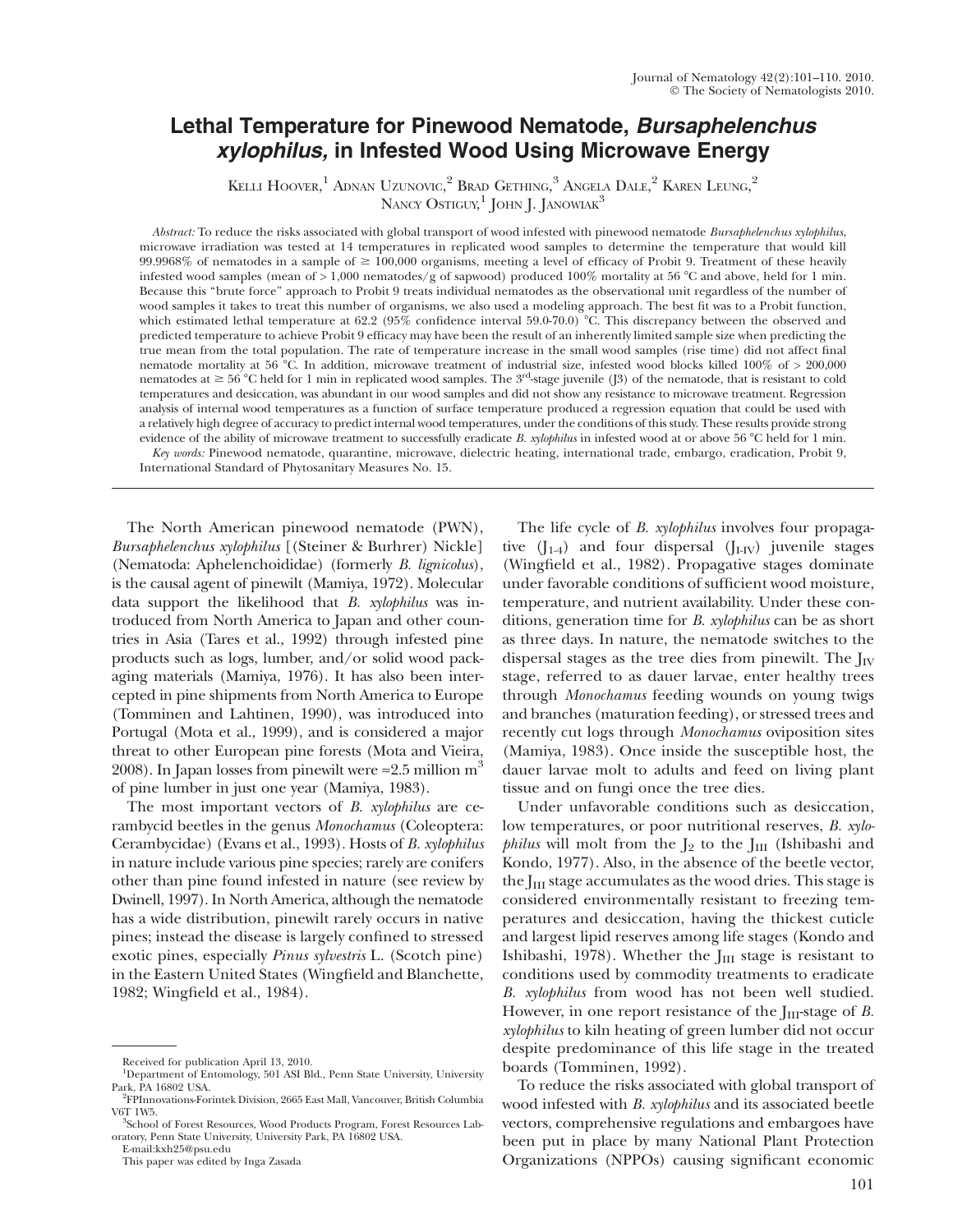impact on the North American softwood export trade (Dwinell, 1997). The year following the ban, US softwood exports to Europe declined by \$69 million (Hicks, 2001). Subsequently, the European Community Commission enacted regulations, including heat-treatment or kiln-drying requirements for all imported coniferous sawn wood to protect European forests from B. xylophilus and its vectors (Dwinell, 1997). In 2002, the International Standard for Phytosanitary Measures No. 15 (ISPM-15) entitled ''Guidelines for Regulating Wood Packaging Material in International Trade'' was approved by the International Plant Protection Convention (IPPC) (FAO 2009) (Food and Agriculture Organization, 2009). ISPM-15 currently contains only two phytosanitary treatments approved for use: heat treatment and methyl bromide fumigation; over 173 countries have agreed to comply with this standard. Heat treatment of wood is conventionally done in kilns and requires wood to be heated to 56 °C for 30 min at the core, while fumigation with methyl bromide follows prescribed temperature and chemical concentration dosages for 24 hours to kill B. xylophilus and other pests (Food and Agriculture Organization, 2009).

At the same time that ISPM-15 was approved, the IPPC identified the need to adopt alternative treatments in recognition of restrictions on methyl bromide use as a consequence of the Montreal Protocol (Brent Larson, IPPC Secretariat, personal communication), which limits emissions of methyl bromide into the environment. One such treatment under consideration is dielectric heating by microwaves (MW). Although dielectric irradiation [MW and radio frequency (RF)] can be used to achieve the standard 56  $\degree$ C for 30 min requirement, it is well established that these approaches heat water-containing materials in a different way than conventional kilns or ovens. Microwaves and RF heat through the profile of the target material simultaneously rather than requiring thermal conduction from the outside of the material to the core. Thus, dielectric heating is far more rapid than kilns or conventional ovens and has been shown to successfully kill several wood pests (Kishi, 1975; Ambrogioni et al., 2004; Fleming et al., 2005; Henin et al., 2008). The purpose of this study was to determine the minimum lethal temperature for MW energy as a new treatment for consideration by the IPPC under ISPM-15.

For organisms that infest commodities at very high populations, the commonly used level of efficacy is Probit 9, which requires evidence that the treatment kills or sterilizes at least 99.9968% of pests in a test of at least 100,000 individual pests (Baker and Norris, 1968). Several studies (Soma et al., 2001; 2002; 2003) tested methyl bromide fumigation at an efficacy level of Probit 9 as requisite evidence of successful eradication of B. xylophilus in infested wood and wood packaging. To meet Probit 9, our objective was to determine the lethal temperature required to produce mortality at the level of Probit 9 of B. xylophilus in infested wood using MW energy.

# MATERIALS AND METHODS

For all experiments, four different isolates of B. xylophilus, three obtained from the Canadian Forest Service (Q52A, Q1426, Ne15/03) and a fourth from FPInnovations (Vancouver B.C., Canada) were used. Erlenmeyer flasks (500 ml) containing 50 g of whole barley (Pro-Form™ Feeds, Chilliwack, BC Canada) and 50 ml of water were sterilized, inoculated with Botrytis cinerea, plugged with sterile cotton wrapped in gauze, and incubated at  $25 \text{ °C}$  until the barley was covered in fungal mycelia (approximately 2 - 3 wk). Each flask was then inoculated with nematodes and incubated at  $20^{\circ}$ C for a minimum of 3 wk. Prior to inoculation of wood, flasks were rinsed with sterile water to suspend the nematodes in solution. The suspension was collected and the concentration of nematodes determined using a hemacytometer; if needed, adjustments were made to achieve a concentration of approximately 8,000 nematodes/ml.

A two-step approach was used to evaluate the efficacy of MW energy against B. xylophilus as an alternative treatment under ISPM-15. For the first step, we targeted 14 temperatures from ambient (control 20 °C) to 70 °C to determine the temperature that killed 100% of B. xylophilus in small wood samples. From these data, both a ''brute force'' approach and a modeling approach were used to determine the lethal temperature required to achieve mortality at Probit 9. For the second step, we verified the minimum lethal temperature using wood blocks of industrial scale.

Step 1: Minimum lethal temperature using small wood samples. To prepare small wood samples for inoculation with nematodes, sapwood from healthy, freshly cut lodgepole pine (Pinus contorta var. latifolia Engelm) logs was cut into 2.5 x 3.8 x 0.64 cm samples and sterilized with 25 kiloGrays of ionizing irradiation. These samples were wrapped in two layers of polyethylene during irradiation and storage to maintain high moisture content ( $\approx$ 171%) until they were inoculated with a hyphae/ spore mixture of fungi grown for 2 wk on  $1\%$  malt extract agar. This fungal mixture included the blue stain fungi Leptographium terebrantis, L. longiclavatum, Ophiostoma montium and O. clavigerum, the wood decay fungi Phellinus chrysoloma and Trichaptum abietinum, and B. cinerea. The wood samples were then placed in 1 liter sterile mason jars lined with water soaked blotting paper and rubber sink matting. Jars were capped with a thick felt fabric and covered by aluminum foil to prevent contamination and moisture loss, while allowing for aeration. All wood samples were incubated at 25 8C for 14 d, after which each sample was inoculated aseptically with  $1,000$  nematodes in a volume of  $100 \mu$ l sterile water, and incubated for an additional 35 d.

Our use of relatively small wood samples to facilitate detection and counting of live nematodes after treatment created challenges during treatment with respect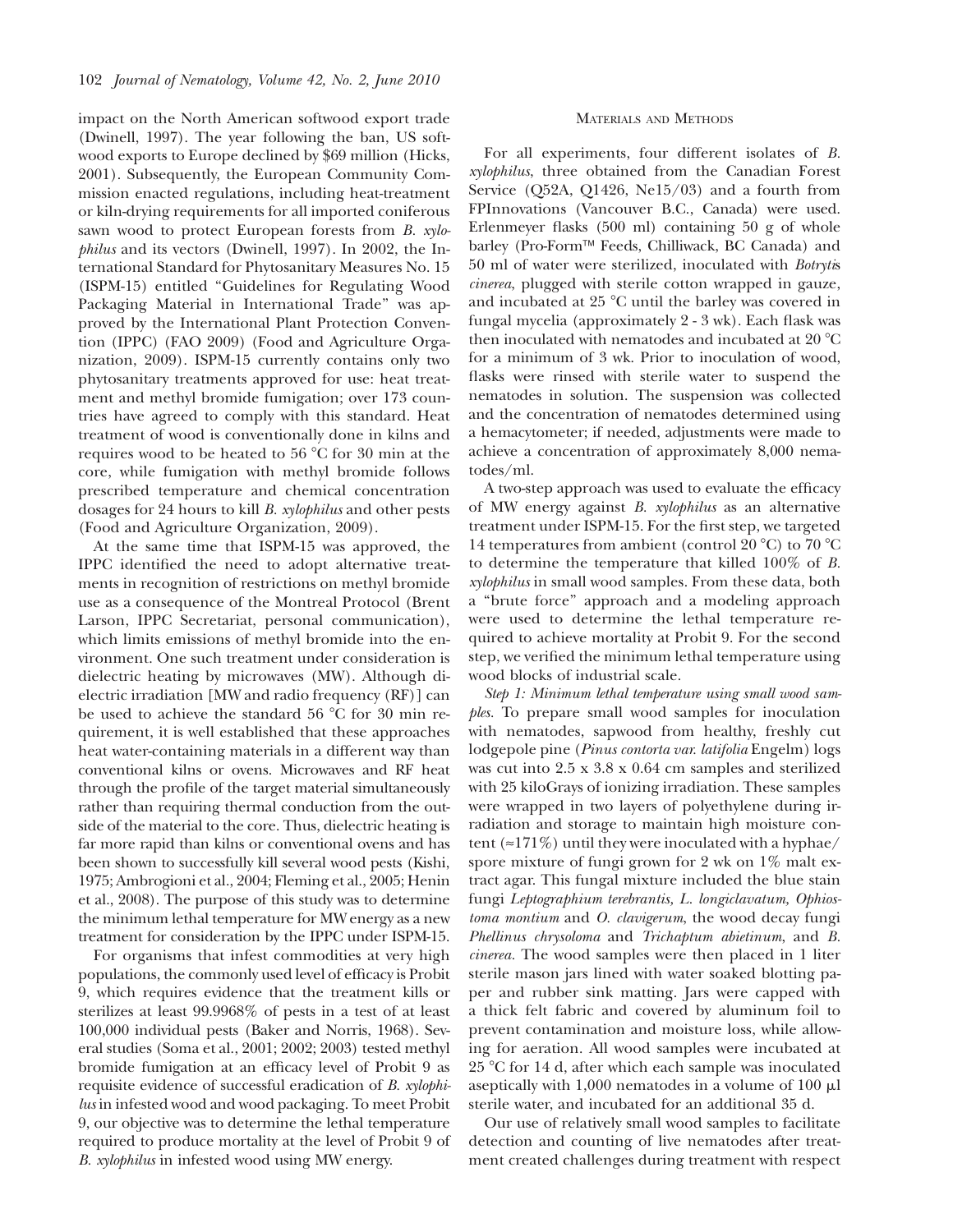to rapid heating and evaporative surface cooling rates due to the large surface to volume ratio of the samples. To minimize these effects, the volume of wood material was increased to an industrial scale to reflect a typical, nominal heavy thickness sawn section of lumber. Red pine (Pinus resinosa) blocks (8.9 cm wooden cubes) containing a mixture of heartwood and sapwood were constructed to encapsulate the smaller wood samples (Fig. 1). Pinus resinosa was selected because of its similar green moisture content and density to P. contorta. The cubic blocks were reduced (0.16 cm kerf cut) into two sections, one  $\approx 5.1$  cm and the other  $\approx 3.8$  cm thick. An insert pocket was routed precisely into the center of the 5.1 cm thick section of the same dimensions as the nematode-infested wood samples, with the center of the



FIG. 1. Treatment configuration of lodgepole pine (Pinus contorta) small wood samples used to determine minimum lethal temperature using microwave irradiation. Due to the high surface area to volume ratio of the small wood samples, each sample was encased in a red pine (Pinus resinosa) cube for insulation to prevent evaporative cooling during the one-min hold time. Arrows indicate the fiber optic probe positions (Pos. 1-3) in the small wood samples.

block aligning with the center of the sample and the grain orientation matching that of the sample to minimize differences in wood dielectric properties between the two. Pilot holes were drilled for the fiber-optic probes with a #41 index drill bit (0.248 cm OD). Two holes (0.95 cm diam.) were drilled into the faces of opposing corners of the sections, in which 0.95 cm dowel pins were inserted (Fig. 1). These pins provided a tight seal for the faces of the two sections of the cube during MW treatment. The interior of each block was flame sterilized before reuse and care was taken to prevent cross-contamination among samples.

Before testing and between each reuse, all P. resinosa blocks were submerged in water to ensure that the moisture content remained above the fiber saturation point (FSP) (28-30% moisture content). This practice limited drying of the test sample during treatment and served to reduce any variability in heating that might occur from a moisture gradient between the sample and the block that encapsulated the sample.

To obtain an initial estimate of lethal temperature, we first conducted an exploratory experiment by treating a minimum of 10 small wood samples (prepared as described above) with MW irradiation at each of 14 different temperatures: 28 (exception, N=5), 40, 48, 52, 54, 56, 58, 60, 62, 63, 65, 67, 70 °C, and an ambient control  $(\approx 20$  °C). The control was handled in the same way as treated samples but the MW was not turned on. After determining the minimum treatment temperature that produced 100% mortality we bracketed this temperature and tested additional replicates at the lowest lethal temperature (56 °C), 1 step below (54 °C), 1 step above  $(58 °C)$ , and the ambient control. Thus, at 20 (ambient control), 54, 56, and 58  $^{\circ}$ C, sample sizes were 20, 27, 29, and 29, respectively. Each wood sample was weighed before and after MW treatment to the nearest 0.1 mg to check for significance of wood water loss due to MW heating. Moisture loss from the wood samples after MW treatment never exceeded 1%. Percentage moisture content of the samples was determined immediately following MW treatment by the standard method of oven dry weight (American Society for Testing and Materials, 1996).

For all experiments a MRI (Microwave Research and Applications, Inc., Laurel, MD) Model BP-211: 2.45 GHz, 3.2kW MW oven with an internal unit chamber size of  $0.045 \text{ m}^3$  designed for research was used. The MRI is designed to provide a uniform spatial delivery of MW energy within the heating chamber. During MW treatment, temperatures were continuously monitored at three locations in all wood samples (Fig. 1) using a computer recording system with multiple fiber-optic probes (Model STM-2; Luxtron, Santa Clara, CA) to record thermal elevation responses at 1-sec intervals with a reported uncertainty of  $\pm$  0.5°C. Multiple probes were interfaced with a computer through a four-channel data acquisition unit (FOT Labkit; Luxtron, Santa Clara, CA).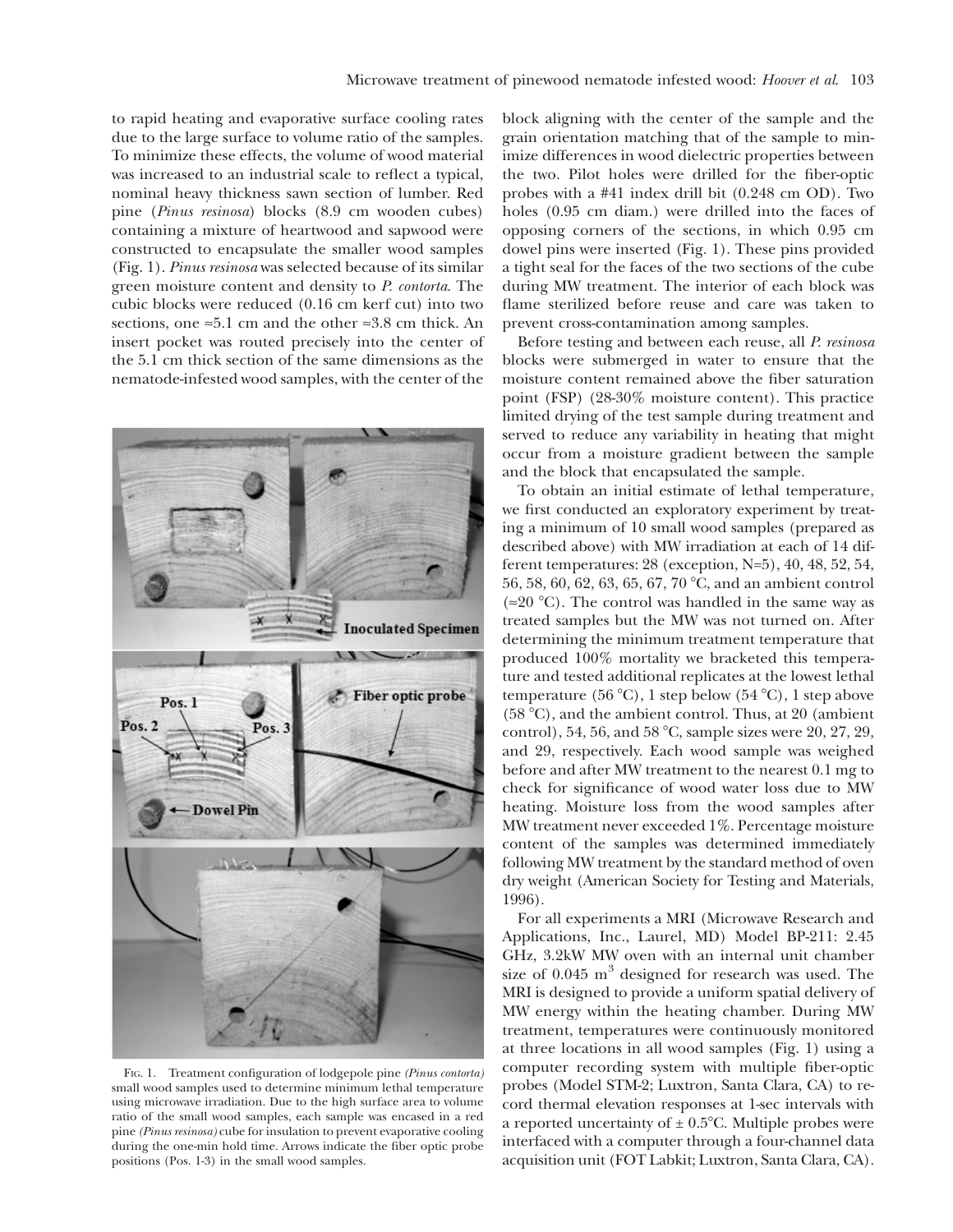Before testing, the sensors were calibrated in a  $70 \text{ °C}$ water bath. One sensor was placed in the middle of the sample (hereafter Position 1, Fig. 1), and the other two were approximately 0.3 cm from each long end, at the midpoint of both the width (1.25 cm) and thickness (0.3 cm) of the sample (Positions 2 and 3, Fig. 1). The MW heating cycle was terminated when the last of the three fiber optic sensors reached the set point temperature, and then the samples were kept in the microwave for a 1 min ''hold time''. Immediately after the hold time, the encapsulation blocks were opened and infrared (IR) images of the sample were taken using a FLIR Thermacam E65 IR camera (FLIR, Wilsonville, OR). A type-K thermocouple was used to measure the temperature of the wood surface and to determine the emissivity (1.0) prior to image analysis.

Prior to treatment, we pre-assessed nematode populations using standard sterile techniques and Baermann funnels. Fifty wood samples were randomly selected, weighed, and 1/3 of the block was chiseled into matchstick size pieces to determine the mean number of nematodes/g of wet wood weight. Of these 50 blocks, the remaining thirds were used for MW treatment and post-treatment assessment. In addition, using the Oil Red O staining procedure described by Stamps and Linit (1995), we determined that at least 50% of the nematode populations in our samples were  $J_{III}$ . This observation is consistent with previous reports (Tomminen and Nuorteva, 1992; Soma et al., 2003) in which  $J<sub>III</sub>$  averaged  $\approx 90\%$  of the *B. xylophilus* population in naturallyinfested pine wood.

For post-treatment assessment, 1/3 of each wood sample was tested for survival of nematodes at Day 0 if the sample was negative for live nematodes, the remaining 1/3 of the sample was retested at 21 d posttreatment. These samples were held in a clean bag under humid conditions at  $25^{\circ}$ C. Percentage mortality, using each sample as an individual replicate, and mean nematode population for each treatment temperature were calculated. The number of live nematodes/g was multiplied by the wet weight of the wood sample before treatment to determine the number of nematodes treated in that sample.

As described above, two approaches (a ''brute force'' and a modeling approach) were used to determine lethal temperature at Probit 9. The ''brute force'' approach is used to determine the dose (temperature) that kills at least 99.9968% of a minimum of 100,000 nematodes regardless of how many individual wood samples are needed to achieve this nematode population. For the "brute force" approach, we used pre- and postassessment of nematode numbers to ensure that we treated at least 100,000 nematodes at the minimum temperature that produced 100% mortality.

The modeling approach designated each wood sample as an individual observation with temperature as a fixed factor and success/failure as the outcome variable, using the same data set as the ''brute force'' approach. If even one nematode survived in a sample during either the Day 0 or Day 21 post-treatment assessment, this sample was considered a failure. This creates a binomial (success or failure) analysis used to obtain the model that best fits the data to estimate the minimum temperature required to obtain Probit 9 efficacy (POLOPLUS v.2, LeOre Software, Berkeley, CA).

Step 2: Verification of minimum lethal temperature using industrial scale, large wood blocks. Large wood blocks (10.2 x 10.2 x 25.4 cm) were prepared from the same group of freshly felled P. contorta logs cut at the same time as the small wood blocks. Each log was stripped until about 50% of the bark was removed to facilitate colonization of the sapwood by fungi. Then logs were sprayed with a fine mist of a 0.04% Tween 80 solution (Sigma-Aldrich, St. Louis, MO) containing a mixture of macerated mycelium from the same six species of fungi as described above for the small wood samples. The ends of the logs were painted with an epoxy seal (Intergard 740; International Paint, Houston, TX) to prevent moisture loss and then suspended above a pool of water. Logs were covered with a protective lumber wrap and incubated outdoors, with occasional watering to maintain high moisture content suitable for maximum fungal growth.

After 25 d of incubation, logs were inoculated with the four isolates of B. xylophilus. Ten holes (10 mm diam. x 2 cm deep) were drilled on each side of the logs in a spiral pattern 20 cm apart. Each hole was injected with 1 ml of sterile water containing approximately 8,000 nematodes. Holes were plugged with wooden dowels and sealed with waterproof wood glue (Titebond III; Franklin International, Columbus, OH). Incubation continued for seven more wk. Immediately prior to experimental treatment, logs were cut into approximately 10 x 10 x 25 cm blocks from along the log lengths, incorporating as much sapwood as possible.

For pre- and post-treatment assessment of nematode populations in the large wood blocks, small sections of 2.5 cm thick were cut from both ends of each block. Two 3 to 6 g subsamples were chiseled out of each section, chipped into match size pieces and processed using the Baermann funnel method. Since nematodes are primarily found in sapwood, we estimated the mean number of nematodes/g of wet weight in the sapwood by separating the 2.5 cm thick sections into sapwood and heartwood, weighing them separately, and calculating the proportion that constituted sapwood in the block. Then each large block was weighed and the percent sapwood used to estimate the amount of sapwood in the block. Two similar sized samples of both the sapwood and heartwood from each block were weighed, dried overnight at 105 °C and reweighed to calculate moisture content. For post-treatment assessments of the nematode population, two 3 to 6 g samples were removed from the sapwood of each block using a hand drill fitted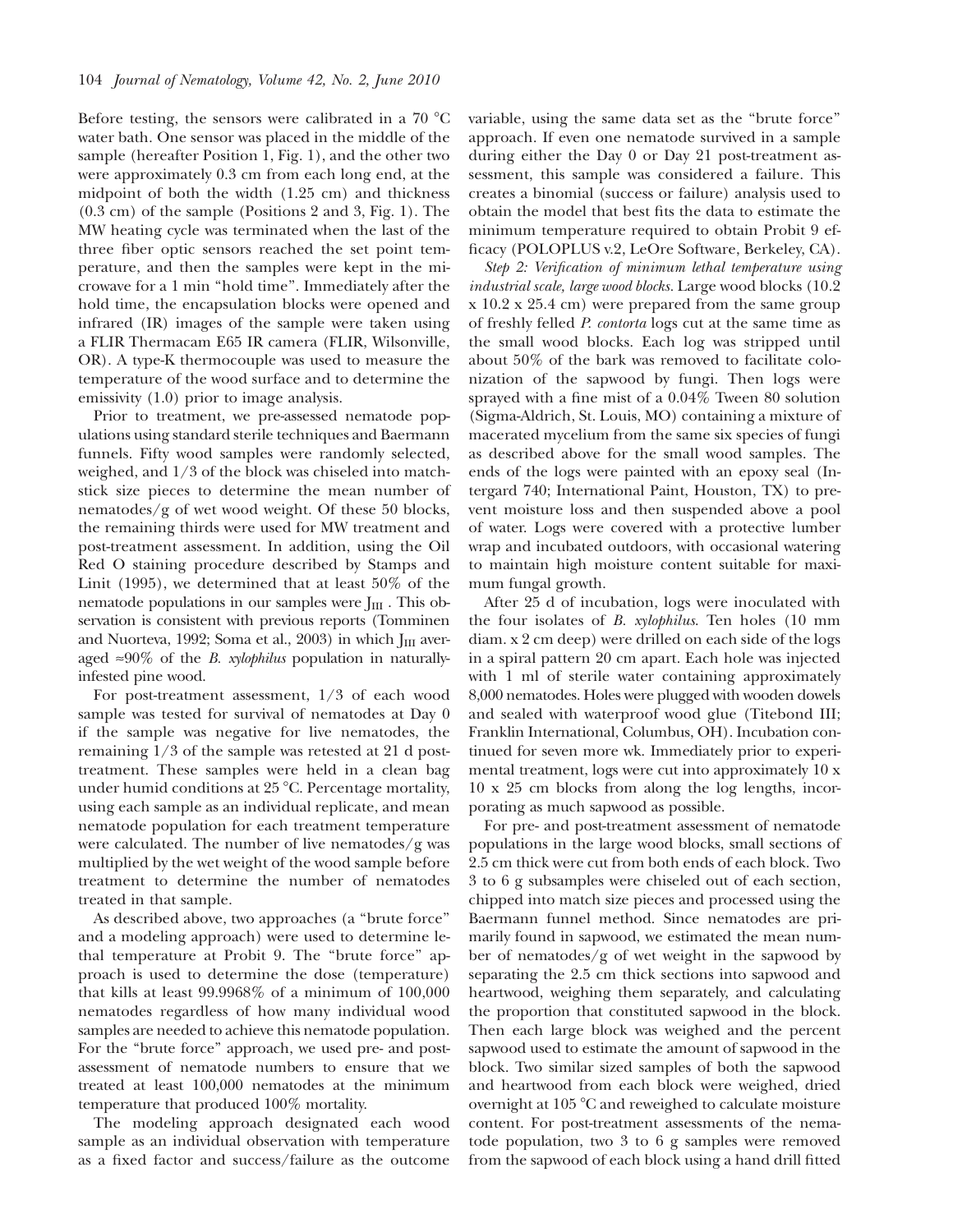with an auger hole-boring bit. Shavings were weighed, and processed using the Baermann funnel method.

Sample sizes were 10 at 56  $^{\circ}$ C, 8 at 58  $^{\circ}$ C, and 10 ambient controls. Temperature was monitored on three faces (top and both sides). Holes were drilled in the center of each face 2.54 cm below the surface for placement of thermal sensors. Temperature monitoring was conducted before and after treatment, and the same MW and sensor equipment was used, as described above. After the 1 min hold time, the treated block was removed from the MW chamber and thermal images were taken of all wood surfaces to provide a permanent map of surface temperature elevation. All temperature data were used in regression analysis to determine if surface temperature was a significant predictor of internal wood temperature.

Temperature rise time effects on nematode mortality: To determine if different power densities influence B. xylophilus mortality during MW treatment at the same target temperature, we treated an additional 10 small wood samples with high and low power ( $\approx$ 3.2 and 1.0 kW, respectively) at 56 °C. Samples were assessed for survival of nematodes at Day 0 and Day 21 post-treatment as described above. We calculated percentage mortality using each sample as an individual replicate. Temperature rise time was determined by subtracting the final wood temperature from the initial temperature, as determined by the mean temperature of the three fiber optic probes in the sample during treatment, divided by the treatment time. Contingency analysis was conducted to compare percentage mortality among power levels (JMP, SAS Institute, v.7, Cary, NC).

#### **RESULTS**

Step 1: Minimum lethal temperature using small wood samples. In a pre-treatment subsample of 50 small wood samples used to determine the lethal temperature of MW irradiation (using 1/3 of the sample), there was an average of  $2,125 \pm 216$  (standard error of the mean; SEM) nematodes/g of test wood (range: 375 to 7,215 nematodes/g). Based on the wet weight of the wood samples, each sample was infested with an average of 10,826 ± 918 nematodes (range: 2,321 to 32,801 nematodes). Thus, at each test temperature, an average of approximately 100,000 nematodes were tested (except at 28  $\degree$ C for which 5 samples were used instead of 10, which is an average of 54,130 nematodes).

At 56  $\degree$ C and above held for 1 min, 100% of the total nematode population was killed in all samples. For example, of the total 222,673 nematodes treated at 56 °C (N=29), there were no survivors. Thus 56 °C for 1 min using MW irradiation was the minimum treatment required to achieve efficacy of Probit 9. At oven shut off when the lowest reading among the three fiber optic probes had reached the target temperature of  $56^{\circ}$ C, the mean recorded temperatures were  $56.1 \pm 0.60$ ,  $71.3 \pm 1.5$ 0.91, and  $60.8 \pm 0.63$  °C at Positions 1 (mid-point of sample), 2 and 3 (1.25 cm from the ends and 0.3 cm deep), respectively (Fig. 1). Readings at 1 min following termination of the treatment cycle increased to maximum temperatures of  $62 \pm 0.56$ ,  $72 \pm 1.34$ , and  $66 \pm 1.56$ 1.14  $\mathrm{C}$  at Positions 1, 2, and 3, respectively.

Post-treatment assessment of controls showed recovery of live nematodes from all samples at both 1 wk following pre-assessment when all MW treatments had been completed and at 21 d post-treatment. The total population of nematodes recovered from controls was 173,385  $(1,646 \pm 411 \text{ nematodes/g}, N=20 \text{ wood samples})$ , which represents control mortality of 3.76% of the total control nematode population and 0% on a per sample basis since every control sample still contained live nematodes.

When we modeled lethal temperatures using each wood sample as one replicate, Probit analysis estimated the temperature required to produce Probit 9 efficacy at 62.2 (95% CI 59.0-70.0) °C (Fig. 2). The probability that the data fit a probit distribution was 99% and the heterogeneity was 0.096 (heterogeneity < 1 represents a good fit).

Step 2: Verification of minimum lethal temperature using industrial scale, large wood blocks. The moisture content of sapwood and heartwood pre-treatment was 148.6 ± 3.75 and  $47.3 \pm 1.07\%$ , respectively. Pre-treatment weights were  $1,602 \pm 29.7$  g/block, with mean sapwood weight of  $950 \pm 80.8$  g/block. Pre-treatment nematode populations averaged  $25 \pm 8$  nematodes/g of wet weight of sapwood in treated blocks and  $19 \pm 5$  nematodes/g in controls. Because nematode numbers were very low in heartwood, the weight of heartwood was not included in the estimate of the number of nematodes in treated or control blocks. Using wet weight of sapwood only in each block, a total of 266,688 and 90,273 nematodes were treated at 56 and 58  $^{\circ}$ C, respectively. Pre-treatment assessment of controls indicated a population of  $17,983 \pm$ 4,720 nematodes in sapwood  $(N = 10)$ .

At  $56^{\circ}$ C, one of the 10 treated blocks had some survivors. In this block, mortality was 98.7% of nematodes preassessed at Day 0 and 99.3% at Day 21 post-treatment. All other blocks had  $100\%$  mortality at both 56 and 58 °C. To ascertain the possible reason for failure in one of the blocks treated at 56  $\degree$ C, we examined the temperature data for this block and discovered that although the center probe recorded 57 °C for a few seconds after oven shut-off, during the 1 min hold time the temperature of this block decreased to 55.6 °C. Because lethal temperature had not been maintained for 1 min in this block, in contrast to all other treated blocks and the protocol for treatment, this data point was omitted from our analysis. For all treated blocks, the rate of temperature increase from a starting temperature of 18-19 °C was 8.5-9.5 °C/min.

During post-treatment assessment of nematode populations, we did not observe any trend in the proportion of survivors as a function of life stage, despite the fact that  $>50\%$  of the observed nematodes were J<sub>III</sub>. In control blocks, nematode populations increased during the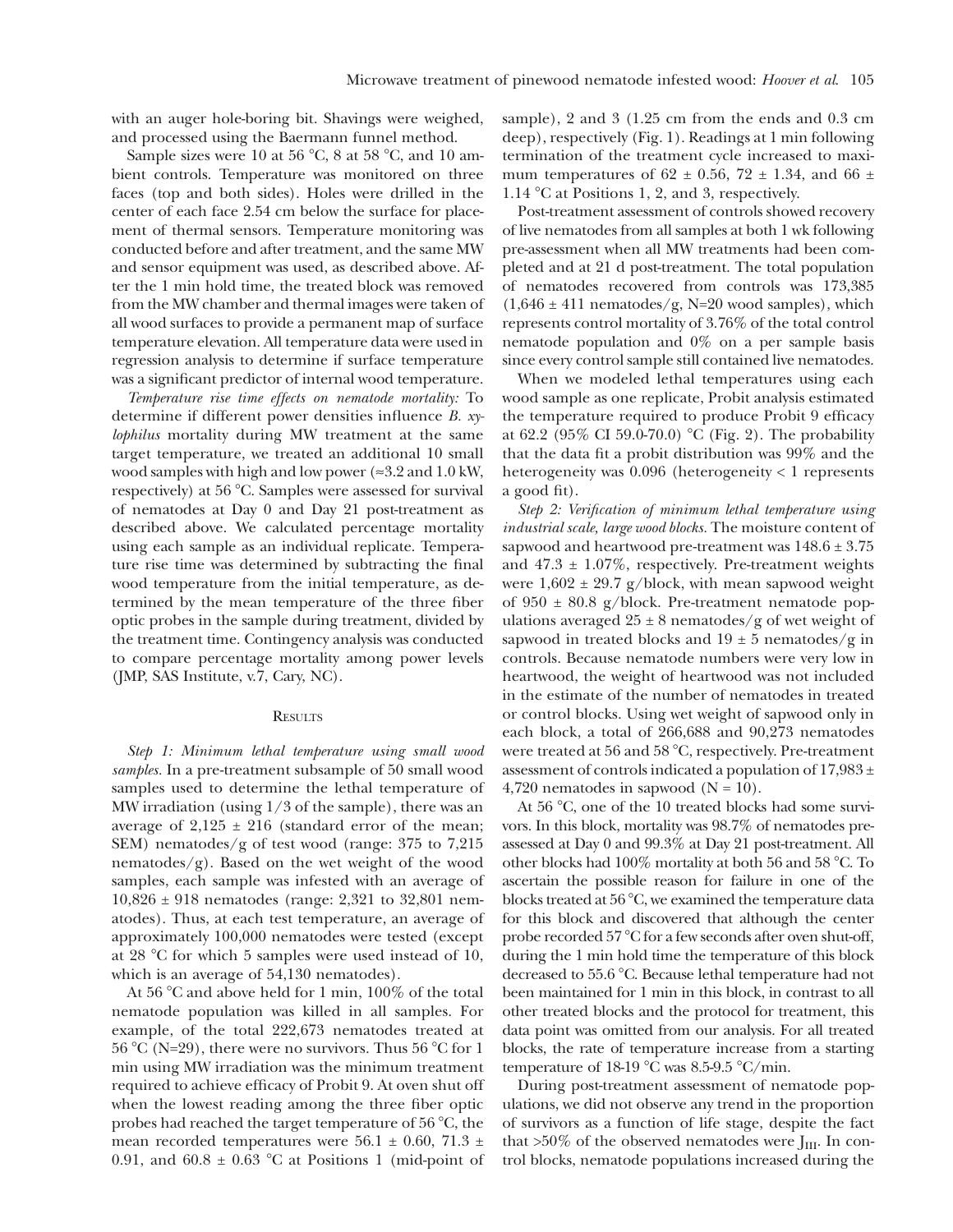

FIG. 2. Modeling of the dose-response of small wood samples infested with Bursaphelenchus xylophilus and treated with microwave irradiation at 14 different temperatures with a one-min hold time. Each wood sample represented one observation. Each data point represents the percentage mortality at that temperature. The distribution was determined by best fit of the data. Probit model Chi-square Goodness of Fit test = 1.15, df = 12, heterogeneity (h) =  $0.096$  (h < 1 represents a good fit of the data).

21 d post-treatment before final assessment to  $52 \pm 12$ nematodes/g, which was a 50% increase in population (total population in sapwood of 10 blocks after 21 days was  $49,507 \pm 11,709$ .

Temperature rise time effects on nematode mortality. Regardless of the rate of temperature increase using high or low power, nematode mortality was 100% as long as the minimum temperature of  $56^{\circ}$ C was reached in the wood samples.

Post-diagnostic use of surface infared images. Since the fiber optic probe recordings of temperature were limited to finite locations in the samples, we used our thermal IR images to supplement the probe readings to examine any unexpected observed results. For example, one wood block treated to 56  $^{\circ}$ C had nematode survivors when no others did (described above). In addition to the failure to hold fiber optic probe readings of at least 56  $\degree$ C for 1 min, a cold spot was detected in the surface IR image with a low temperature of  $37 \degree C$ , which was well below the desired temperature (Fig. 3).

Prediction of internal temperature from infared surface readings: Prediction of internal temperatures was made by constructing a calibration line drawn from a plot of the internal temperature (fiber optic probe measurement) against the temperature on the surface above the probe (IR measurement). The regression curve used to predict internal temperatures in the small wood samples from the IR data is shown in Fig. 4 ( $\mathbb{R}^2 = 0.92$ ).

The regression function was then used to predict the internal temperature of other samples (Table 1). The predictive capacity of the regression was evaluated in two ways. The first was a 95% prediction interval (PI), which is an estimation of an interval where 95% of predictions fall. The prediction intervals showed good agreement with the actual values measured by the probe, since they all fell within the 95% prediction intervals. The second method of evaluating the prediction capacity of the regression was to compare the predicted values based on the regression to actual



FIG. 3. Thermo-graphic image of the industrial scale wood sample in which there was a small number of Bursaphelenchus xylophilus that survived treatment at an internal wood temperature of 56 °C. The center cross-hair represents the temperature on the surface above one of the fiber optic probe readings. The other two temperatures show some of the variability in temperatures across the face of the sample. The scale bar on the right indicates the temperature range, from 25- 60 8C. Note that the minimum temperature reading, indicated at the top left, was  $37.1 \text{ }^{\circ}$ C.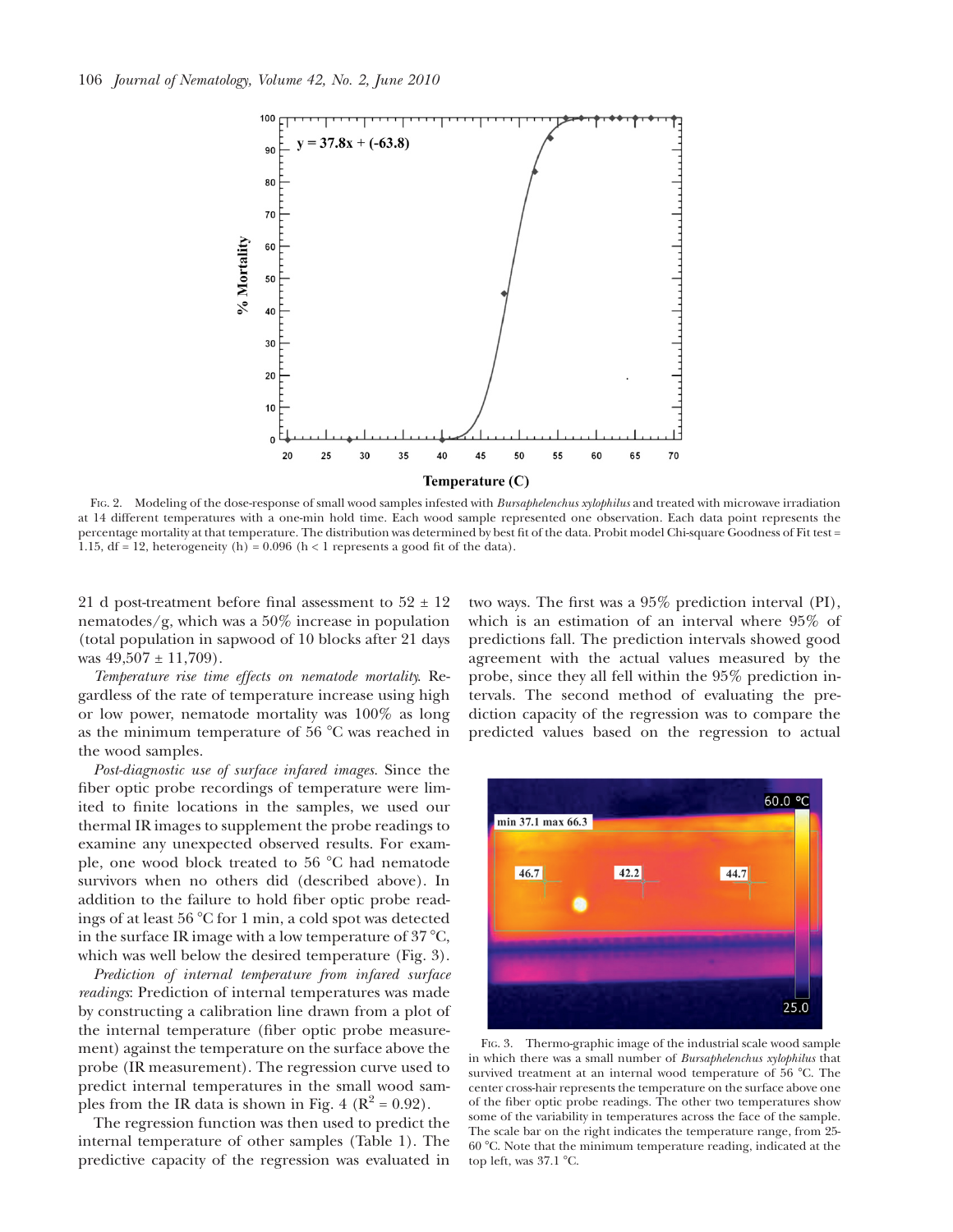

FIG. 4. Regression analysis of internal wood temperatures as a function of surface temperatures taken with a thermal imaging camera. A regression equation was used to predict the internal temperaures of samples (at 0.15 cm) from the surface infared measurements.

values measured by the probe. As seen in Table 1, the predictions consistently under-estimated the actual temperature, indicating that the regression equation made conservative predictions of the internal temperature, with the maximum discrepancy between predicted and actual values of  $6.5 \text{ °C}$ .

### **DISCUSSION**

Using MW irradiation, the minimum temperature required to produce greater than 99.99638% mortality of a population of nematodes  $> 100,000$  (Probit 9) was 56 8C held for 1 min, both in small wood samples and in commercial-sized wood blocks. We found no evidence of B. xylophilus  $\text{I}_{III}$  resistance to MW heating. This result is consistent with another study in which the  $J<sub>III</sub>$  was equally susceptible to mortality using a conventional kiln to heat green lumber (Tomminen and Nuorteva, 1992). Although our goal was to determine the treatment that produced efficacy of Probit 9, this approach would not necessarily be appropriate for other organisms that occur in commodities at much lower pop-

TABLE 1. Prediction performance of the internal temperature from infrared surface temperature (IR T). Values are in  $^{\circ}$ C.

| <b>IRT</b>                             | 95% Prediction<br>Interval | Predicted<br>Probe T | Actual<br>Probe T | Prediction<br>Error |
|----------------------------------------|----------------------------|----------------------|-------------------|---------------------|
| 44.3                                   | (33.8, 47.9)               | 40.8                 | 40.7              | 0.2                 |
| 48.0                                   | (38.7, 52.3)               | 45.5                 | 48.0              | $-2.5$              |
| 51.0                                   | (42.5, 55.9)               | 49.2                 | 54.0              | $-4.8$              |
| 52.3                                   | (44.2, 57.5)               | 50.8                 | 56.0              | $-5.2$              |
| 53.3                                   | (45.5, 58.7)               | 52.1                 | 58.0              | $-5.9$              |
| 57.1                                   | (50.2, 63.5)               | 56.8                 | 60.0              | $-3.2$              |
| 57.9                                   | (51.2, 64.5)               | 57.8                 | 63.0              | $-5.2$              |
| 59.9                                   | (53.7, 67.0)               | 60.3                 | 65.0              | $-4.7$              |
| 62.0                                   | (56.4, 69.7)               | 63.0                 | 67.0              | $-4.0$              |
| 63.2                                   | (57.7, 71.2)               | 64.5                 | 71.0              | $-6.5$              |
| <b>Mean Square Error of Regression</b> |                            |                      |                   | 9.1                 |
| <b>Prediction Mean Square Error</b>    |                            |                      |                   | 20.8                |

ulation densities or present a lower relative risk due to their biological or ecological characteristics.

The "brute force" approach we used to establish lethal temperature depends upon the total number of organisms treated regardless of the number of individual pieces of the commodity required to obtain the requisite number of organisms. However, when we modeled lethal temperature using Probit analysis and each wood sample was treated as an individual observation, the model estimated a higher temperature than that using the ''brute force''approach. The difference in minimum lethal temperature was not due to a poor fit of the data to the Probit distribution (Fig. 2). The difference in the observed temperature and the Probit 9 model predicted temperature may be inherent in the potential differences between a sample of nematodes and the whole nematode population. As more and more samples of a population are taken over time, the estimated temperature would get closer and closer to the true mean (regressing to the mean), which is an inherent limitation of modeling. A similar discrepancy occurred in another study. Tasked with addressing concerns of the European Union about the potential for introduction of B. xylophilus in infested lumber, Canadian researchers conducted a study of conventional heat treatment using different temperature/time combinations to obtain a dose response (Smith, 1991). In their study, the ''brute force'' approach estimated Probit 9 at 52  $\degree$ C for 30 min, but the model estimated Probit 9 at 56  $^{\circ}$ C. In both cases the difference between the observed and predicted temperature was about  $4^{\circ}C$ , however, the Canadian study did not include posttreatment assessment of nematodes 21 d following treatment, as was done in our study.

Although the minimum lethal temperature of 56  $^{\circ}$ C using MW treatment was the same as for conventional heat treatment, the difference between the two modalities is in the time required to produce 100% mortality. Microwave energy required only 1 min of exposure at this temperature. This is likely because dielectric applications such as MW heat through the profile of the treated material simultaneously, which is referred to as volumetric heating (Ramaswamy and Tang, 2008), rather than relying on heat transfer of thermal energy from the surface to the core.

A number of other methods have been investigated for eradicating B. xylophilus in coniferous wood products, including fumigation (Leesch et al., 1989), radiation (Eichholz et al., 1991), heat treatments (Dwinell, 1990; Smith, 1991), kiln- or vacuum-drying (Dwinell, 1990; Tomminen and Nuorteva, 1992; Dwinell et al., 1994), and two preliminary studies using MW irradiation (Ambrogioni, 2004; Fleming et al., 2005). Fleming et al. (2005) examined the use of MW energy to kill B. xylophilus, but the wood samples were artificially infested by introducing live nematodes into holes drilled into the wood and containing them in situ during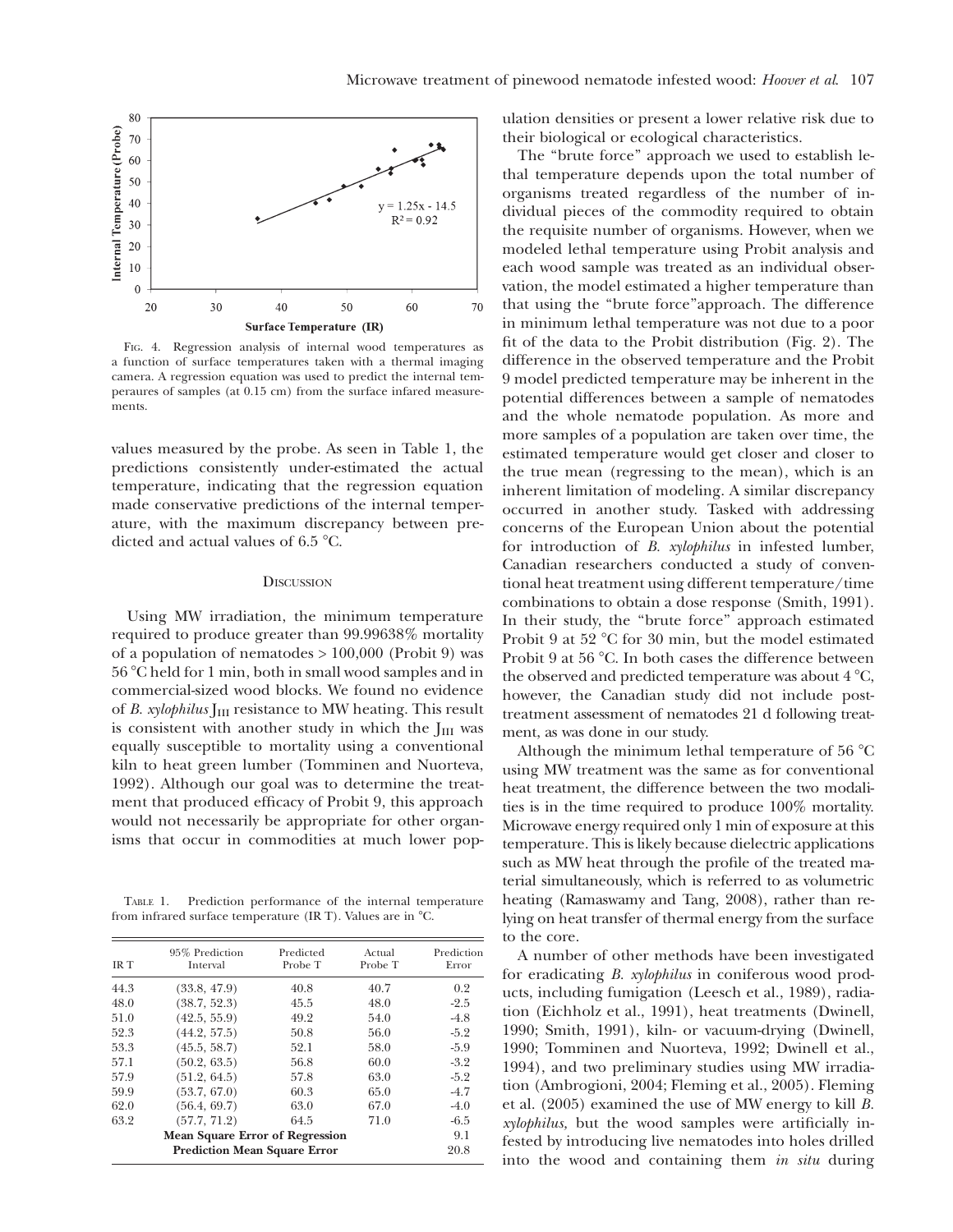treatment by a wood plug rather than using wood naturally infested with B. xylophilus. A study by Ambrogioni et al. (2004) suggested that MW energy was effective at killing a number of nematode species in naturally infested pine, including B. mucronatus, but their data are difficult to interpret due to lack of replication and imprecision in temperature monitoring.

The time required to reach target temperature when the MW was set at different power levels (rise times) did not significantly affect nematode mortality at a given final temperature under our experimental conditions, although the slowest rise time we observed at the lowest power was  $4.5 \text{ °C/sec}$ . Rise time depends not just on power input but also on the size of the load being treated. The statistical non-significance of rise time as a factor in mortality at 56 $\degree$ C suggests that commercial operators can devise a MW system to heat wood in the most efficient manner possible without concern for heating rates.

Analysis of IR images for the industrial-sized block that failed to kill  $100\%$  of nematodes at 56  $\degree$ C revealed cold spots on the surface. In addition, the fiber optic probe temperatures for this block did not maintain our target of  $56 \degree C$  for 1 min; thus, this sample was omitted from our data set. However, there were other large wood blocks with cold spots that did not yield viable nematodes during post-treatment assessment. In these cases, it is possible that there were no nematodes in the wood at these cold spots. These findings indicate that surface imaging would be most useful as a diagnostic tool for ensuring minimum lethal temperatures are reached, particularly in larger wood pieces.

While the primary function of the IR analyses was for diagnostic purposes, we had sufficient IR data to perform a preliminary assessment of its capacity to predict internal temperatures. Accurate and precise prediction of internal temperatures from the surface IR data could be extremely useful to help resolve limitations of the fiber optic measurements. IR technology provides fast temperature observations of an entire surface of a sample, yielding a more comprehensive picture of temperature profiles compared to the fiber optic probes, which measure temperature at only a few points in the sample. IR technology is limited, however, to the surface of the observed object, giving no indication of the temperature below the surface.

Regression of internal temperature as a function of surface temperature produced an equation that we used to predict internal temperatures (Fig. 4), but our predictions consistently under-estimated the actual temperature, indicating that the equation was conservative (Table 1). Furthermore, confidence intervals for predicting temperature, or the under-estimate, could be used to determine the set-point temperature to account for the level of uncertainty in predicting minimum lethal temperature. For example, if the lethal temperature is considered 56  $^{\circ}$ C, our equation predicts a surface

temperature of  $62$  °C will ensure that internal lethal temperatures are reached. In practice, conservative predictions ensure that the desired temperature is achieved, but will not guarantee that resources are not lost by overheating. Further analysis combined with proper economic and logistic analysis can be used to assess the feasibility of such over-estimates in treatment temperature. It is not likely that such an overshoot would be acceptable, considering that the current treatment is not conventionally "value-added."

To minimize overshoot, we investigated possible reasons for divergence from predicted temperatures. Prediction error may occur from the regression equation not being a proper fit, or from variability in the data used to create the regression. The former was examined by comparing the mean squared prediction error (MSPR) to the mean squared error (MSE) of the regression (Neter et al., 1990) (see bottom of Table 1). The difference between MSPR (20.8) compared to MSE (9.1) was relatively small, as a certain amount of variability is inherent in prediction; thus the regression equation does not introduce a large amount of error when making predictions. Accordingly, we suggest that the divergence between actual and predicted temperatures is a consequence of variability in the data from which the regression was created. The complex conditions that exist during MW treatment of water-containing materials affect heating and heat transfer in the system. Energy loss from the phase change of water from liquid to gas at the wood surface causes evaporative cooling; thus, surface temperature can be significantly cooler than just below the surface of the material. Evaporative cooling has been observed in several studies where dielectric heat was applied to wood materials (Antti and Perre, 1999; Zieloka and Gierlik, 1999).

Equivalence testing was used for a more complete evaluation of prediction performance. The most appropriate validation of our model using MW treatment is to show its equivalence to existing treatments with a low risk of B. xylophilus survival. The typical null hypothesis of no difference (the models are similar) is not appropriate for two reasons. If the null hypothesis is accepted, the appropriate conclusion is there are insufficient data to reject the equivalence of the model, not that the models differ. Additionally, the risk of a Type II error, accepting the null hypothesis that the models are similar when they are not, is high when the sample size is too small. The power  $(1-\beta)$  of a test is low when  $\beta$  is high. Equivalence testing reverses the typical null hypotheses by using a hypothesis of non-similarity; thus the Type I error of accepting the alternative hypothesis of similarity when it is false can be set by the researcher to be small (Probit 9) while the effect of a Type II error, due to an insufficient sample size or other causes, will result in the acceptance of the null hypothesis that the models are not equivalent. The viability of validating models with equivalence testing has been studied by Robinson and Froese (2004).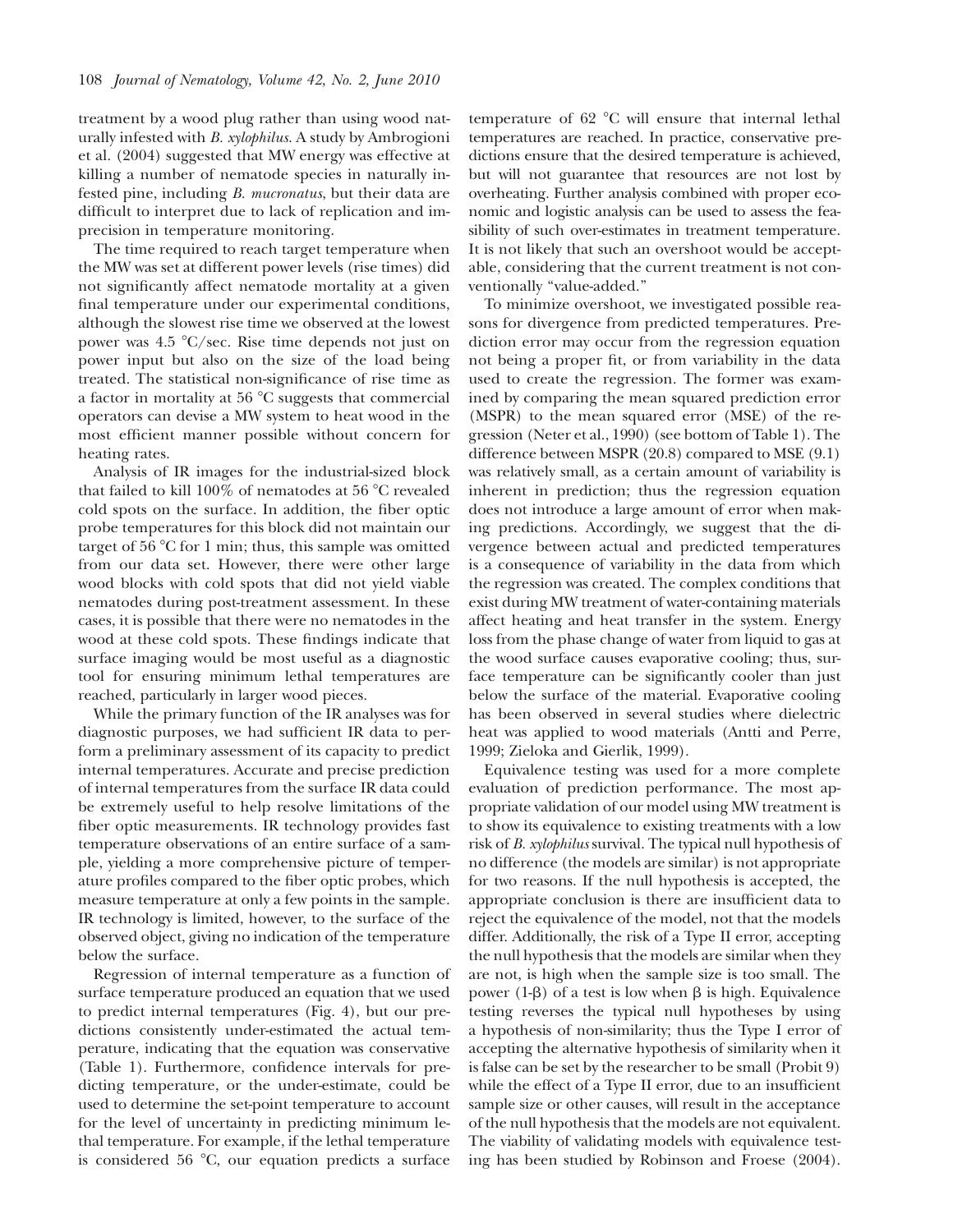The limitation of the analysis is that while it provides the investigator with an absolute determination, the region in which the model is evaluated is arbitrary. For example, in the current study, the equivalence test was evaluated for regions of dissimilarity of 2 to 20  $\degree$ C, i.e., the acceptable disparity between the model and actual values was  $\pm$  1 to  $\pm$  10 °C.

The equivalence test revealed that for  $\alpha = 0.05$ , the region of dissimilarity must be  $12 \degree C$  or larger for the model to be considered equivalent to the measured data. We recognized as discussed above that the prediction was conservative, which translates to an overestimate of 6 °C. Because phytosanitary treatment is subject to very stringent standards, we also evaluated  $\alpha$ (Type I error) = 0.001, revealing a region of dissimilarity of 16  $\degree$ C (8  $\degree$ C overestimate) or larger. A power analysis was also performed, and at all  $\alpha$  values, the power was greater than 0.999 at the required regions of dissimilarity, so the probability of a Type II error was acceptably small. As before, it is difficult to conclusively determine if a  $6-8$  °C overshoot would be acceptable without a proper economic analysis and feasibility study, but this analysis provides a useful starting point.

Based on the results reported here, dielectric heating appears to be more rapid and equally as effective as any treatment investigated to date for eradicating B. xylophilus in infested wood. In practice, predicting internal temperature from surface temperature requires further study. The regression relationship reported here is not necessarily applicable beyond the conditions of these experiments. While the prediction results display sufficient accuracy to support the merits of forecasting internal temperatures from IR readings, a more indepth study focused primarily on prediction is required to explore its full potential.

This study has several implications. These data support consideration of MW energy as an alternative treatment of wood packaging material under ISPM-15. In addition our results have the potential to be used to develop an industrial scale treatment schedule for wood infested with B. xylophilus.

Acknowledgments. We are grateful to John Tsirogotis and Katie Mulfinger for experimental assistance and Scott Myers of USDA, APHIS for consulting on statistical analysis. Funding for this project was provided by USDA CSREES Grant No. 2005-51102-03287. A portion of this project was conducted at FPInnovations and financially supported by the Canadian Forest Service under the existing Contribution Agreement between the Government of Canada and FPInnovations.

## LITERATURE CITED

Ambrogioni, L., Cavalli, M., Coniglio, D., Caroppo, S., and Roversi, P. F. 2004. Microwave treatment for eliminating nematodes associated with conifer and broad-leaf tree wood. Redia 87:129–138.

American Society for Testing and Materials, A. 1996. Standard test for specific gravity of wood and wood-based materials. D. 2395. ASTM, West Conshohocken, PA.

Antti, A. L., and Perre, P. 1999. A microwave applicator for on line wood drying: temperature and moisture distribution in wood. Wood Science and Technology 33:123–138.

Baker, J. M., and Norris, D. M. 1968. A complex of fungi mutualistically involved in the nutrition of the ambrosia beetle Xyleborus ferrugineus. Journal of Invertebrate Pathology 11:246–250.

Dwinell, L. D. 1990. Heat-treating and drying southern pine lumber infested with pinewood nematodes. Forest Products Journal 40:11–12.

Dwinell, L. D. 1997. The pinewood nematode: regulation and mitigation. Annual Review of Phytopathology 35:153–166.

Dwinell, L. D., Avramidis, S., and Clark, J. E. 1994. Evaluation of radiofrequency dryer for eradicating the pinewood nematode in green sawn wood. Forest Products Journal 44:19–24.

Eichholz, G. C., Bogdanov, A., and Dwinell, L. 1991. Radiation sensitivity of pinewood nematodes in wood chips. Applied Radiation and Isotopes 42:177–179.

Evans, H., Hart-Tree, M., and Kubicek, Q. 1993. Risk of transmission of pinewood nematode, its vectors, and pine wilt to EC forests, pp. 25. Rep. EC/Canada/USA Technical Team.

Fleming, M. R., Janowiak, J. J., Halbrendt, J. M., Bauer, L. S., Miller, D. L., and Hoover, K. 2005. Feasibility of eradicating cerambycid larvae and pinewood nematodes infesting lumber with commerical 2.45 GHz microwave equipment. Forest Products Journal 55:227–232.

Food and Agriculture Organization, F. 2009. International Standards for Phytosanitary Measures: Guidelines for regulating wood packaging material in international trade. Rome: Food and Agriculture Organization.

Henin, J.-M., Charron, S., Luypaert, P. J., Jourez, B., and Hebert, J. 2008. Strategy to control the effectiveness of microwave treatment of wood in the framework of the implementation of ISPM 15. Forest Products Journal 58:75–81.

Hicks, C. 2001. Exotic Pests and International Trade. Exotic Forest Pests Online Symposium. St. Paul: American Phytopathological Society.

Ishibashi, N., and Kondo, E. 1977. Ecological significance of dormancy in plant parasitic nematodes. 5. Occurrence and survival of dispersal forms of pine wood nematode, Bursaphelenchus-lignicolus. Applied Entomology and Zoology 12:93–302.

Kishi, Y. 1975. Effects of microwave irradiation on Monochamus alternatus Hope (Coleoptera: Cerambycidae) and Bursaphelenchus lignicolus M. & K. (Nematoda: Aphelenchoididae). Japanese Journal of Applied Entomology and Zoology 19:290–291.

Kondo, E., and Ishibashi, N. 1978. Ecological significance of dormancy in plant parasitic nematodes. 7. Ultrastructural differences between propagative and dispersal forms in pine wood nematode, Bursaphelenchus-lignicolus, with reference to survival. Applied Entomology and Zoology 13:1–11.

Leesch, J., Davis, R., Simonaitis, R., and Dwinell, L. D. 1989. In transit shipboard fumigation of pinewood chips to control Bursaphelenchus xylophilus. EPPO Bulletin 19:173–181.

Mamiya, Y. 1972. Pine wood nematode, Bursaphelenchus lignicolus Mamiya and Kiyohara, as a causal agent of pine wilting disease. Review of Plant Protection Research 5:46–60.

Mamiya, Y. 1976. Pine wilting disease caused by the pine wood nematode, Bursaphelenchus lignicolus, in Japan. Jarq 10:207–211.

Mamiya, Y. 1983. Pathology of the pine wilt disease caused by Bursaphelenchus xylophilus. Annual Review of Phytopathology 21:201–220.

Mota, M., and Vieira, P. [eds.]. 2008. Pine Wilt Disease: A Worldwide Threat to Forest Ecosystems. Netherlands: Springer.

Mota, M. M., Penas, A. C., Bravo, M. A., Sousa, E., and Braasch, H. 1999. First report of Bursaphelenchus xylophilus in Portugal and in Europe. Nematology 1:727–734.